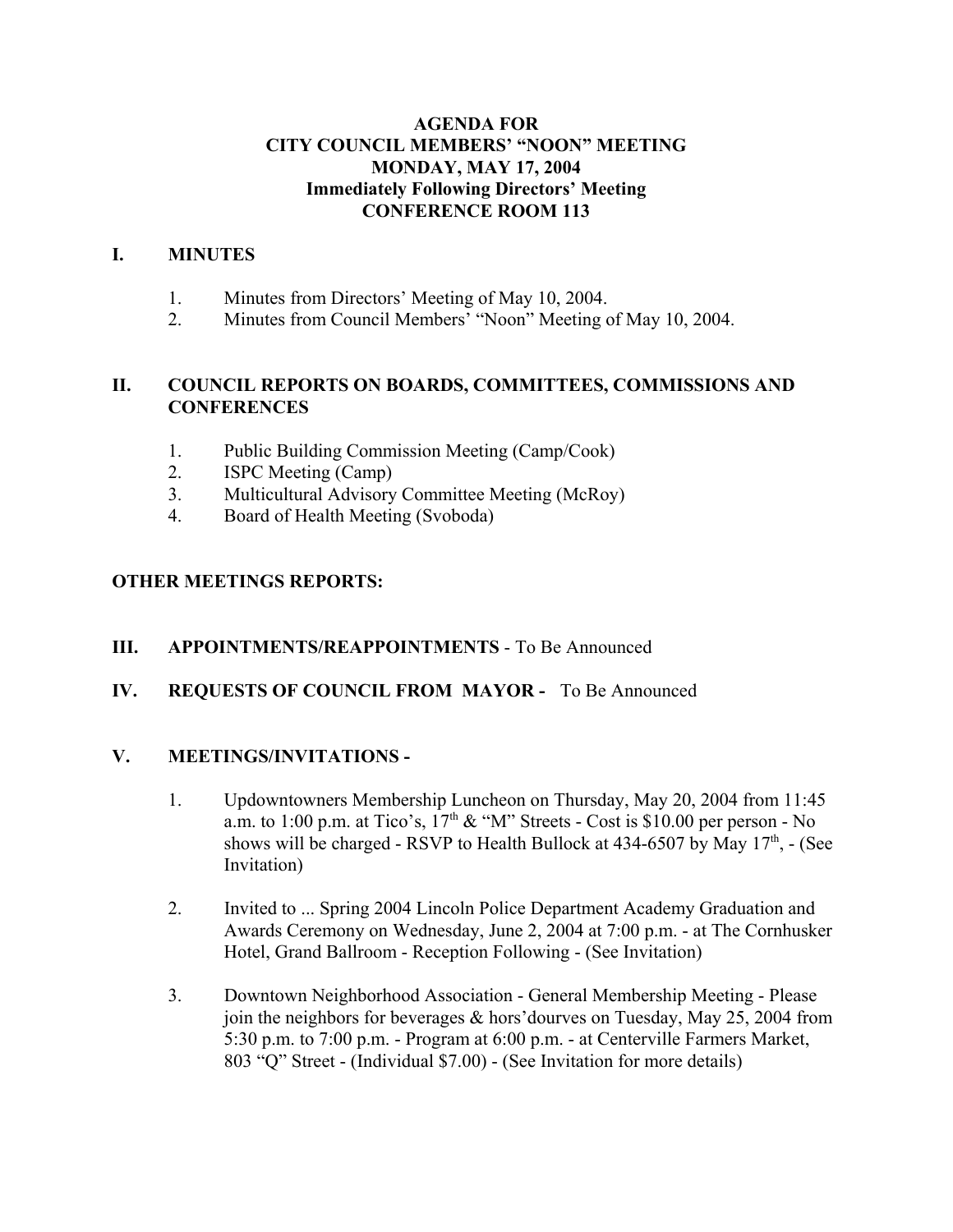4. Antelope Creek Veterinary Healthcare Center - Open House, to celebrate the opening of our new location at 7405 Pioneers Blvd. - on Saturday, May 22, 2004 from 1:00 p.m. to 3:00 p.m. - 488-0993 - (See Invitation)

### **VI. MISCELLANEOUS -**

- 1. Discussion on Letter regarding the Library Board vacancy. -(See Attached Letter)
- 2. Discussion on Letter regarding the Downtown Master Plan Study-Steering Committee. - (See Attachments)

## **VII. CITY COUNCIL MEMBERS**

## **VIII. ADJOURNMENT**

ca051704/tjg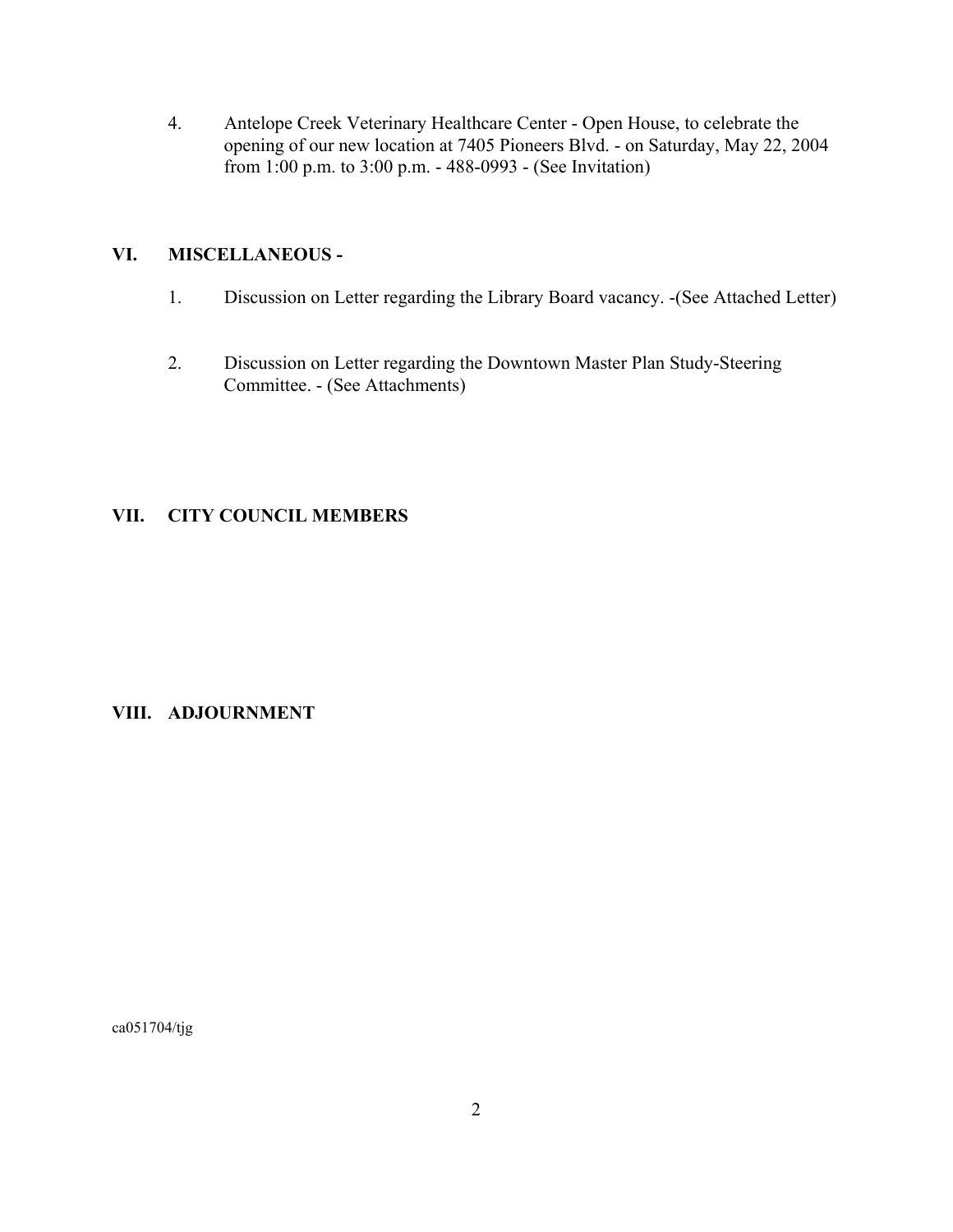# **MINUTES CITY COUNCIL MEMBERS' "NOON" MEETING MONDAY, MAY 17, 2004** *CONFERENCE ROOM 113*

*Council Members Present:* Jon Camp, Chair; Terry Werner, Vice-Chair; Jonathan Cook, Glenn Friendt, Annette McRoy (arrived after minutes approval), Patte Newman (arrived after minutes approval), Ken Svoboda; ABSENT: None

*Others Present:* Ann Harrell, Corrie Kielty, Mayor's Office; Dana Roper, City Attorney; Joan Ray, Council Secretary; Darrell Podany, Aide to Council Members' Camp, Friendt and Svoboda

#### **I MINUTES**

- 1. Minutes from Directors' Meeting of May 10, 2004.
- 2. Minutes from Council Members' "Noon" Meeting of May 10, 2004.

Chair Camp requested a motion to approve the above-listed minutes. Ken Svoboda moved approval of the minutes, as presented, by acclamation. The motion was seconded by Glenn Friendt and carried by unanimous consensus of the Council Members present.

# **II. COUNCIL REPORTS ON BOARDS, COMMITTEES, COMMISSIONS AND CONFERENCES -**

1. PUBLIC BUILDING COMMISSION (Camp/Cook) Mr. Cook reported that they had heard from the Clark-Enersen Partners representative. They have the contract, as we approved them as the ones who will handle the design work, for the Health Department Expansion project. We discussed how changes will be handled in this process, because there will always be changes. For this building and for other Public Building Projects, we've had a "Change Committee" that has looked at and overseen the projects to approve minor changes without bothering the PBC with them. But, for this Change Committee, we need a City Council representative. Mr. Cook indicated that he was responsible for asking if any of the Council Members were interested in serving on this Committee. After a brief discussion, it was decided that Ken Svoboda would serve on the committee as the Council representative. Chair Camp requested staff to notify Don Killeen of Ken Svoboda's appointment to the Committee with the understanding the Mr. Killeen would disseminate the information to any others who would require notification.

Continuing his report, Mr. Cook noted that they had discussed the North Parking Garage. A judge had come before them who told them that there are, though rarely, some circumstances when it is uncomfortable for the jurors and those who are on trial and their family members to be in the same parking lot, crossing paths. Judge Merritt requested that judges be given the ability to assign jurors to the parking garage under this building. PBC didn't think there was room for 13 jurors down there, so we approved an option that would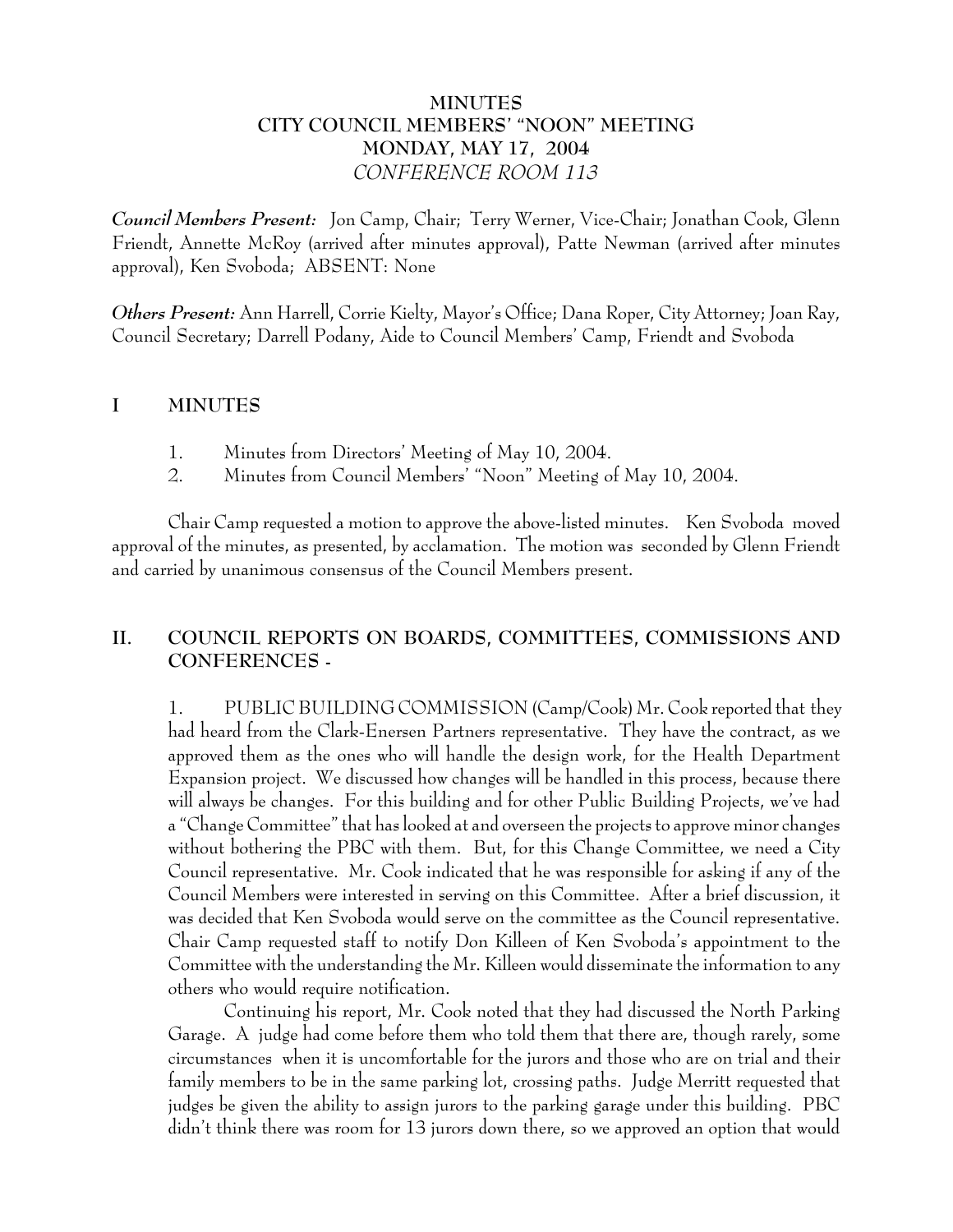allow jurors to use the lower level of the North Parking Garage, while the others would use the upper level - in any circumstances that would warrant those measures. So, we will have 13 " juror permits" available at the Public Building Commission for whenever a judge requests them. We were pleased that the judge came to us and asked permission for this because, apparently, a judge can just order us to do pretty much anything. Several Council Members noted that the jurors and those on trial. would still meet in other public areas such as the tunnel and City sidewalks - but, they did not object to the judge's plan.

Mr. Cook informed Council that there will be a Public Building Commission meeting with the Omaha PBC in September to allow the Lincoln Commission to look at the facilities in Omaha.

He continued, stating that they had also discussed chair replacement. We decided to put the chairs that were formerly at the dais in this room [Conference Room 113] and put the chairs that had been here on the dais. This will allow us the opportunity to see if we actually like these chairs. If we are comfortable with the chairs now at the dais, then we can go ahead and move forward and approve the purchase of the blue chairs with the high backs. Ms. McRoy asked how long this chair project has been going on? Mr. Cook thought it had been ongoing for about a year.

Mr. Camp commented that the judges' chairs cost over \$3,000 each, while we're waffling around trying to decide between a chair costing \$618 versus one costing \$643. And, he noted, their robes cost \$550.00 each. Mr. Cook didn't understand why the Public Building Commission was involved in buying judges' robes. He continued his report, adding that Staff is saying they'd like the Office Chairs with the 50 adjustments instead of the regular chairs.. We'll try to make everybody happy.

Mr. Cook reported on the monitors for the Council Chambers: We were supposed to have a 15" sample monitor up there last month, but nobody brought one, so that decision will wait yet another month. Bob Workman did suggest that perhaps we could put in larger monitors, but have them around the Clerk's desk there in the chambers. Mr. Cook didn't know if that would be a practical option, but we could look at that.

2. `ISPC (Camp) Mr. Camp reported that the main issues of discussion had been Spam and Virus Control. Doug Thomas was continuing to monitor that within the City and County. There is also a new problem, not really a virus, which is being called the Trojan Horse. This is not Spam or a Virus, but the Trojan invades a computer. Mr. Camp asked Mr. Cook to explain the difference. Mr. Cook explained that the Trojan Horse would look like something other than what it is. So, a user would invite it in to the computer, only to find that it takes over something. It's not a virus that reproduces on its own...it's something that fooled the user. Mr. Werner commented that, of course, it doesn't reproduce - that's why it's called a Trojan. [Laughter]

3. MULTICULTURAL ADVISORY COMMITTEE (McRoy) Ms. McRoy reported that they had discussed articles relating to the City's public policy regarding ethnic and new immigrant communities in Lincoln. We want to make sure that we allocate resources fairly and equitably. She noted that most of the discussion had been on a philosophical level.

Ms. McRoy stated that they had discussed the fliers that have become an issue lately. Ms. McRoy believed there would be a proclamation supporting the Committee's conclusions on this issue presented this afternoon.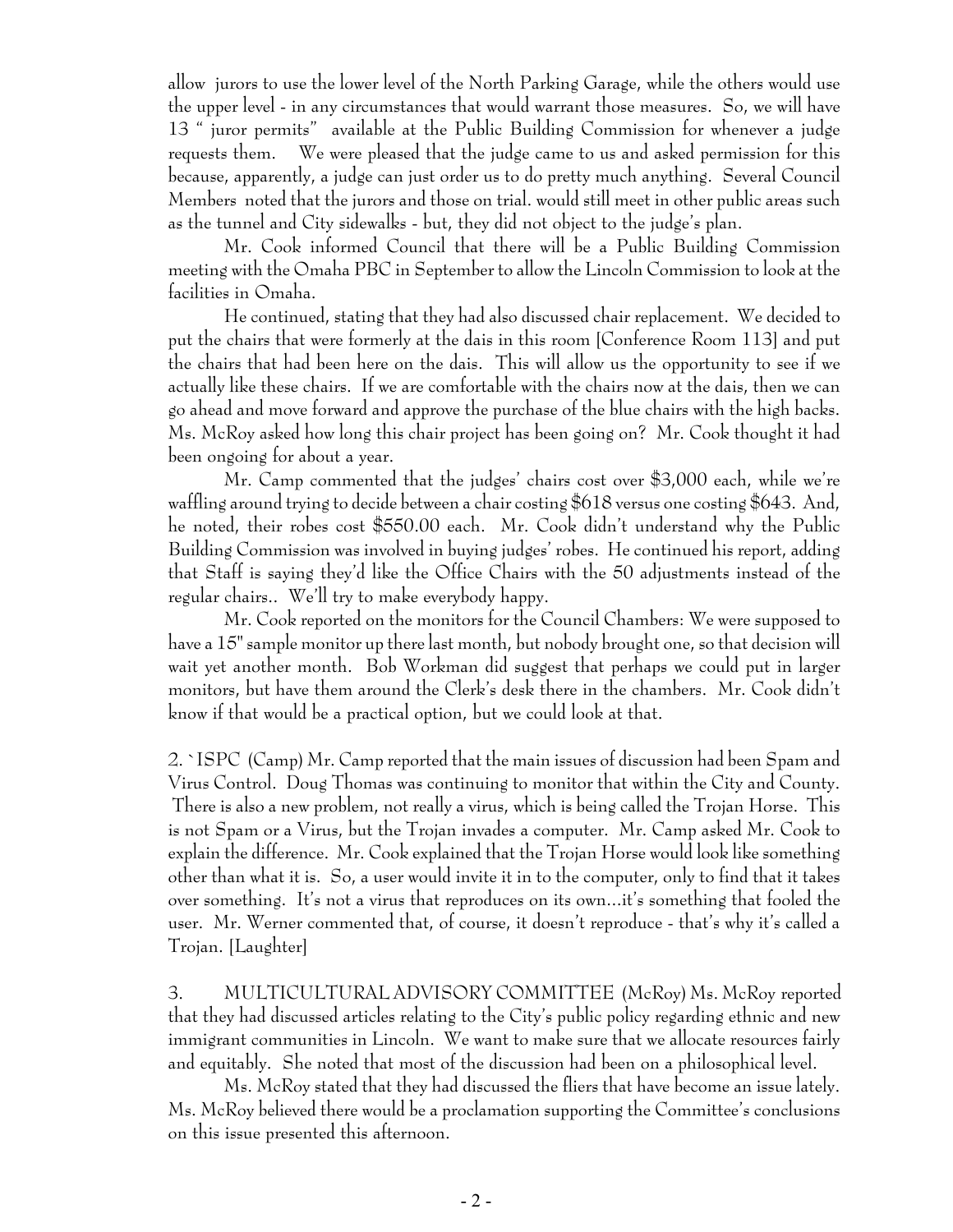4. BOARD OF HEALTH (Svoboda) Mr. Svoboda reported that the meeting had been held last week and they had welcomed their two new Board of Health Members; and we had a couple of minor changes to the Food Code which will be coming before the Council. Then we brain stormed on various ways that the City/County Health Department could make the lives of City Council Members even more miserable. [Laughter]. We came up with several real good options. So, please beware! Ms. Newman asked if one of the issues might be a cat leash law? Mr. Svoboda answered that that might be one of them.

 OTHER MEETINGS - Mr. Cook reported that Mr. Friendt, Ms. Newman and he had met with the folks from the Health [Department] and discussed the smoking ordinance. They will be making some revisions and, hopefully, providing a copy to us before the packets go out next week so that we can see what the substitute ordinance contains. We made a number of changes to the permitting process. There are some areas that, of course, we'll just have to decide on at the Council Meeting because there may be disagreement among the Council Members. Those things will stay in the version that is presented to the Council and we'll have to decide what amendments to make.

Mr. Camp noted that all of the Council Members had been offered the opportunity to meet with Bruce [Dart]. Mr. Cook realized that was the case, but he just wanted to share what the three Council Members had discussed at their meeting with Mr. Dart.

# **III. APPOINTMENTS/REAPPOINTMENTS -** None

**IV. REQUESTS OF COUNCIL FROM MAYOR** - Ms. Harrell explained that Mr. Bowen was attending a funeral today but would be in later. He had not indicated that there was anything for Ms. Harrell or Ms. Kielty to mention to Council. Mr. Camp offered sympathy and thanked Ms. Harrell for her comments.

**V. MEETINGS/INVITATIONS** - Noted Without Significant Comment.

# **VI. MISCELLANEOUS -**

1. Discussion on Letter regarding the Library Board vacancy - After a brief discussion, it was determined that Council would follow the traditional procedure of appointing to a full term a current member who had been filling in an unexpired term and was willing to continue service on the Board. Jonathan Cook moved to approve the reappointment of Mr. James O'Hanlon to a full term which will run from September 1, 2004 to August 31, 2011. The motion was seconded by Terry Werner and carried by unanimous consensus of the Council. [The Library Director and the City Clerk have been advised of this and the resolution request for appointment will be forwarded to the City Clerk's Office].

2. Discussion on Letter regarding the Downtown Master Plan Study-Steering Committee. - A brief discussion ensued which included concerns for representation on the many issues of Downtown development, as opposed to one-dimensional representation on a one issue basis. Since this project is of major importance to the City, and to insure that desired balance of representation, Council Members decided to appoint three 'Council Members to the Steering Committee. The members, appointed by unanimous consensus, are: Jon Camp, Annette McRoy and Terry Werner.